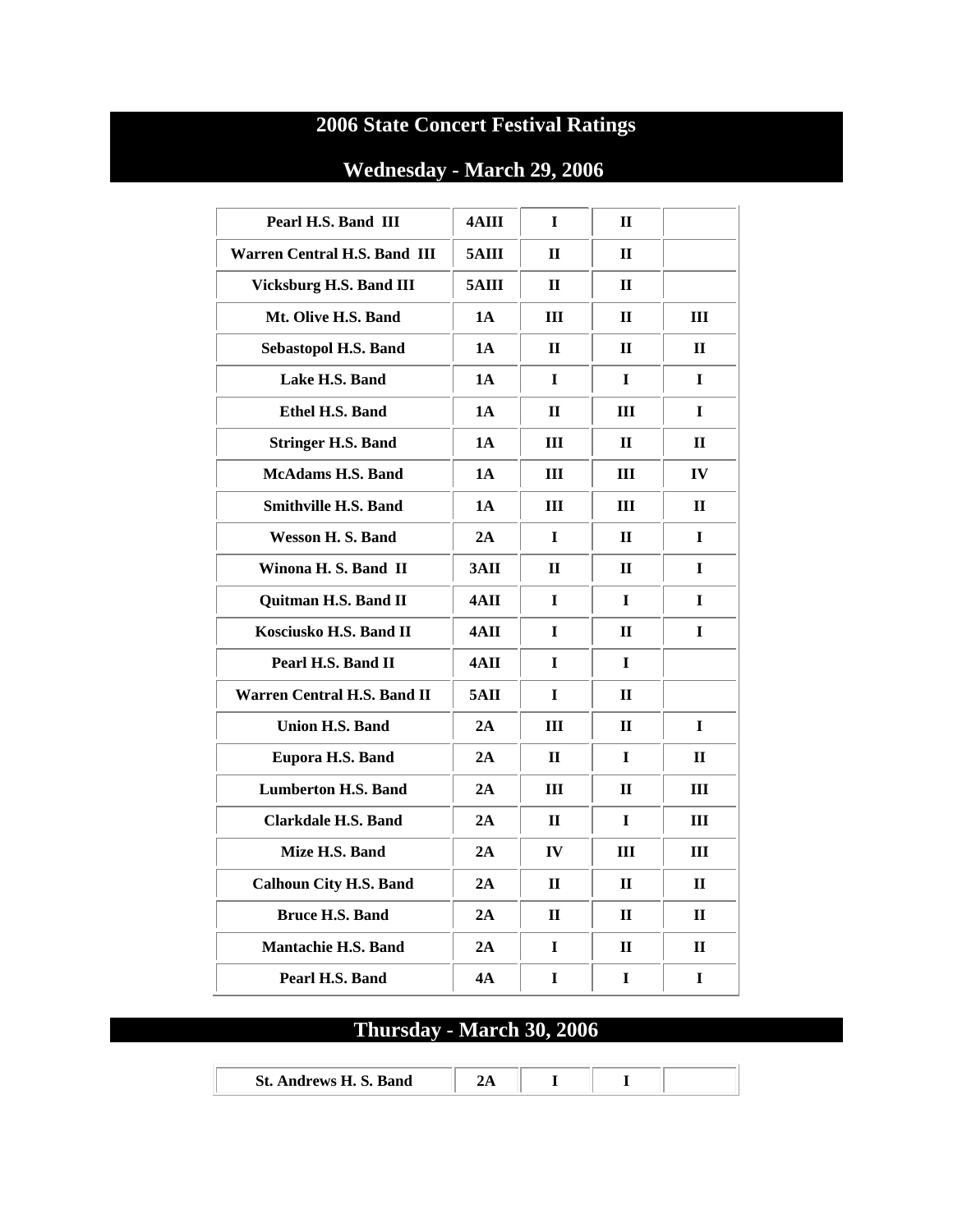| <b>Scott Central H.S. Band</b>   | 2A   | $\mathbf{I}$ | $\mathbf{I}$  | I            |
|----------------------------------|------|--------------|---------------|--------------|
| <b>Newton H.S. Band</b>          | 2A   | Ш            | $\mathbf H$   | $\mathbf H$  |
| <b>Taylorsville H.S. Band</b>    | 2A   | $\mathbf{I}$ | $\mathbf{I}$  | П            |
| <b>Seminary H.S. Band</b>        | 2A   | $\mathbf{I}$ | L             | П            |
| <b>Bay Springs H.S. Band</b>     | 2A   | IV           | Ш             | П            |
| Philadelphia H.S. Band           | 2A   | L            | $\mathbf{I}$  | L            |
| <b>Ackerman H.S. Band</b>        | 2A   | $\mathbf{I}$ | $\mathbf{H}$  | I            |
| Richton H.S. Band                | 2A   | Ш            | Ш             | Ш            |
| <b>Coldwater H.S. Band</b>       | 2A   | Ш            | $\mathbf{IV}$ | $\mathbf{H}$ |
| <b>Enterprise H.S. Band</b>      | 2A   | I            | П             | $\mathbf{I}$ |
| North Forrest H.S. Band          | 2A   | <b>DNP</b>   | <b>DNP</b>    | $\mathbf{H}$ |
| Louisville H.S. Band II          | 4AII | $\mathbf{I}$ | $\mathbf{I}$  |              |
| Vicksburg H.S. Band II           | 5AII | I            | I             |              |
| <b>Olive Branch H.S. Band II</b> | 5AII | I            | L             |              |
| <b>Belmont H.S. Band</b>         | 2A   | $\mathbf{I}$ | $\mathbf{H}$  | П            |
| <b>Carthage H.S. Band</b>        | 3A   | <b>DNP</b>   | <b>DNP</b>    | L            |
| <b>Mooreville H.S. Band</b>      | 3A   | $\mathbf{I}$ | I             | T            |
| <b>Franklin H.S. Band</b>        | 3A   | <b>DNP</b>   | <b>DNP</b>    | Ш            |
| S.E. Lauderdale H.S. Band        | 3A   | $\mathbf H$  | L             | L            |
| Purvis H.S. Band                 | 3A   | I            | L             | L            |
| <b>Charleston H.S. Band</b>      | 3A   | Ш            | Ш             | Ш            |
| Senatobia H.S. Band              | 3A   | L            | $\mathbf{H}$  | $\mathbf I$  |
| <b>Independence H.S. Band</b>    | 3A   | Ш            | Ш             | П            |
| <b>Alcorn Central H.S. Band</b>  | 3A   | $\mathbf{I}$ | $\mathbf H$   | I            |
| <b>Booneville H.S. Band</b>      | 3A   | I            | $\mathbf H$   | I            |

## **Friday - March 31, 2006**

| Clinton HS Band II          | 5ATI |   |   |   |
|-----------------------------|------|---|---|---|
| <b>Madison H.S. Band II</b> | 5AII |   |   |   |
| Raymond H.S. Band           | 3A   | п |   | ш |
| Hazlehurst H.S. Band        | 3A   | н | П |   |
| <b>Forest H.S. Band</b>     | 3A   |   | Ш |   |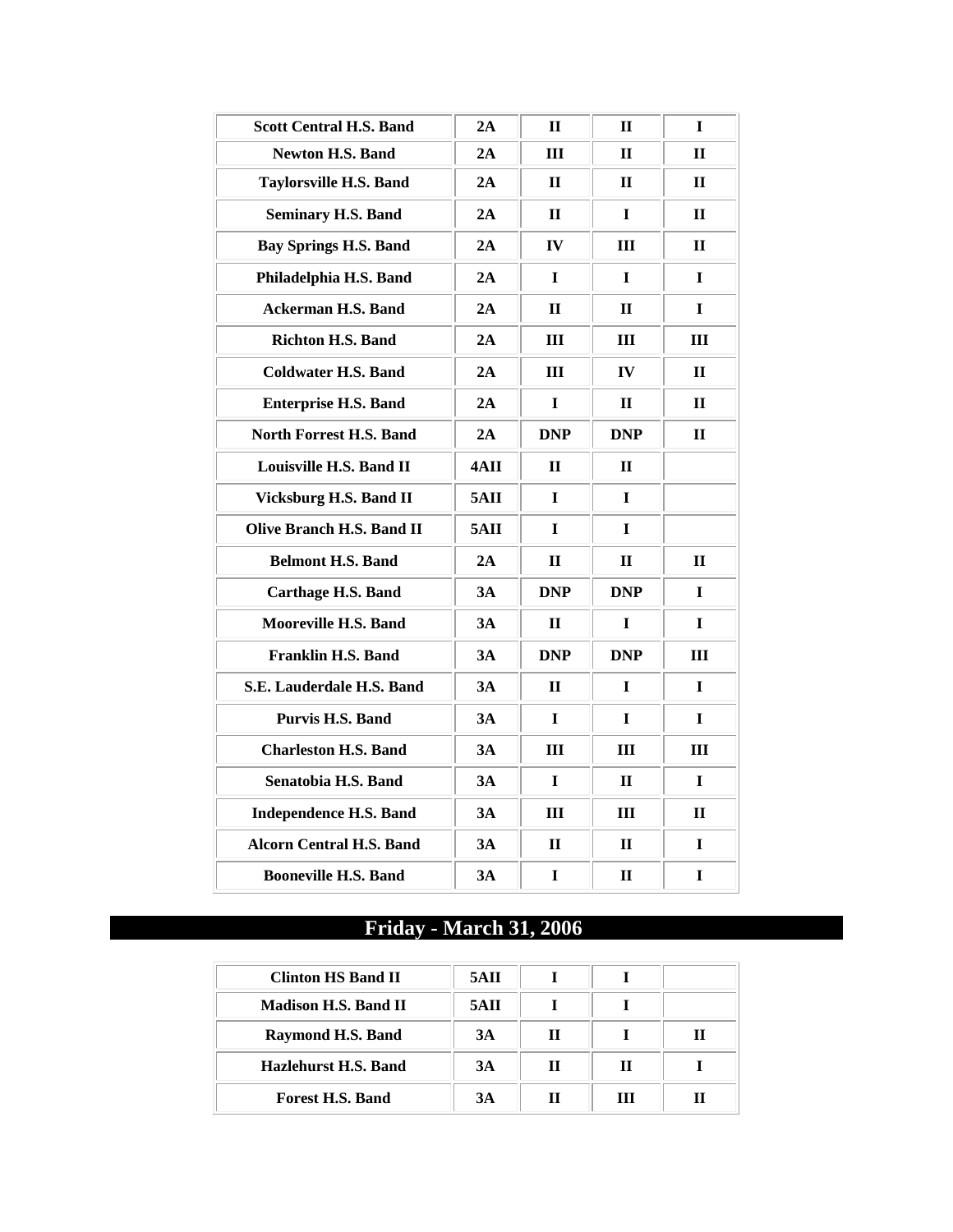| Yazoo City H.S. Band               | 3A   | IV           | IV           | IV           |
|------------------------------------|------|--------------|--------------|--------------|
| <b>Choctaw Central H.S. Band</b>   | 3A   | $\mathbf{I}$ | III          | $\mathbf I$  |
| <b>Morton H.S. Band</b>            | 3A   | $\mathbf{H}$ | Ш            | $\Pi$        |
| <b>Tishomingo County H.S. Band</b> | 3A   | III          | III          | $\Pi$        |
| Magee H.S. Band                    | 3A   | $\mathbf I$  | $\mathbf I$  | $\mathbf I$  |
| <b>Desoto Central H.S. Band II</b> | 4AII | III          | $\mathbf I$  |              |
| <b>Bailey Magnet H.S. Band</b>     | 3A   | III          | IV           | $\Pi$        |
| <b>Newton County H.S. Band</b>     | 3A   | I            | $\mathbf H$  | $\mathbf I$  |
| Raleigh H.S. Band                  | 3A   | $\mathbf I$  | $\mathbf I$  | $\mathbf{H}$ |
| North Pike H.S. Band               | 3A   | $\mathbf{I}$ | $\mathbf{I}$ | $\mathbf{H}$ |
| Columbia H. S.Band                 | 3A   | I            | L            | $\mathbf I$  |
| <b>Sumrall H.S. Band</b>           | 3A   | $\mathbf I$  | $\mathbf I$  | $\mathbf I$  |
| <b>Ripley H.S. Band</b>            | 3A   | $\mathbf{I}$ | $\Pi$        | $\mathbf I$  |
| <b>Greene County H.S. Band</b>     | 3A   | III          | III          | Ш            |
| Winona H.S. Band                   | 3A   | $\mathbf{H}$ | $\mathbf I$  | $\mathbf I$  |
| <b>Nettleton H.S. Band</b>         | 3A   | $\mathbf{H}$ | $\Pi$        | $\Pi$        |
| Amory H.S. Band                    | 3A   | $\mathbf{I}$ | $\mathbf{I}$ | $\mathbf I$  |
| <b>Houston H.S. Band</b>           | 3A   | $\mathbf I$  | $\mathbf I$  | $\mathbf I$  |
| <b>Corinth H.S. Band</b>           | 3A   | $\mathbf I$  | $\mathbf{H}$ | $\mathbf{I}$ |
| <b>Kossuth H.S. Band</b>           | 3A   | $\mathbf I$  | $\mathbf I$  | $\mathbf I$  |

# **Monday - April 3, 2006**

| <b>Florence HS Band</b>            | 4A | T | T           | T            |
|------------------------------------|----|---|-------------|--------------|
| <b>Callaway HS Band</b>            | 4A | Н | П           | T            |
| <b>Lawrence County HS Band</b>     | 4A | ш | Ш           | Ш            |
| West Lauderdale HS Band            | 4A | Н | П           | $\mathbf{H}$ |
| <b>Pearl River Central HS Band</b> | 4A | Н | П           | П            |
| <b>Kosciusko HS Band</b>           | 4A | T | $\mathbf H$ |              |
| Oxford HS Band                     | 4A | T | T           | T            |
| <b>Lafayette County HS Band</b>    | 4A | T | T           | T            |
| Clarksdale HS Band                 | 4A | Н | ш           |              |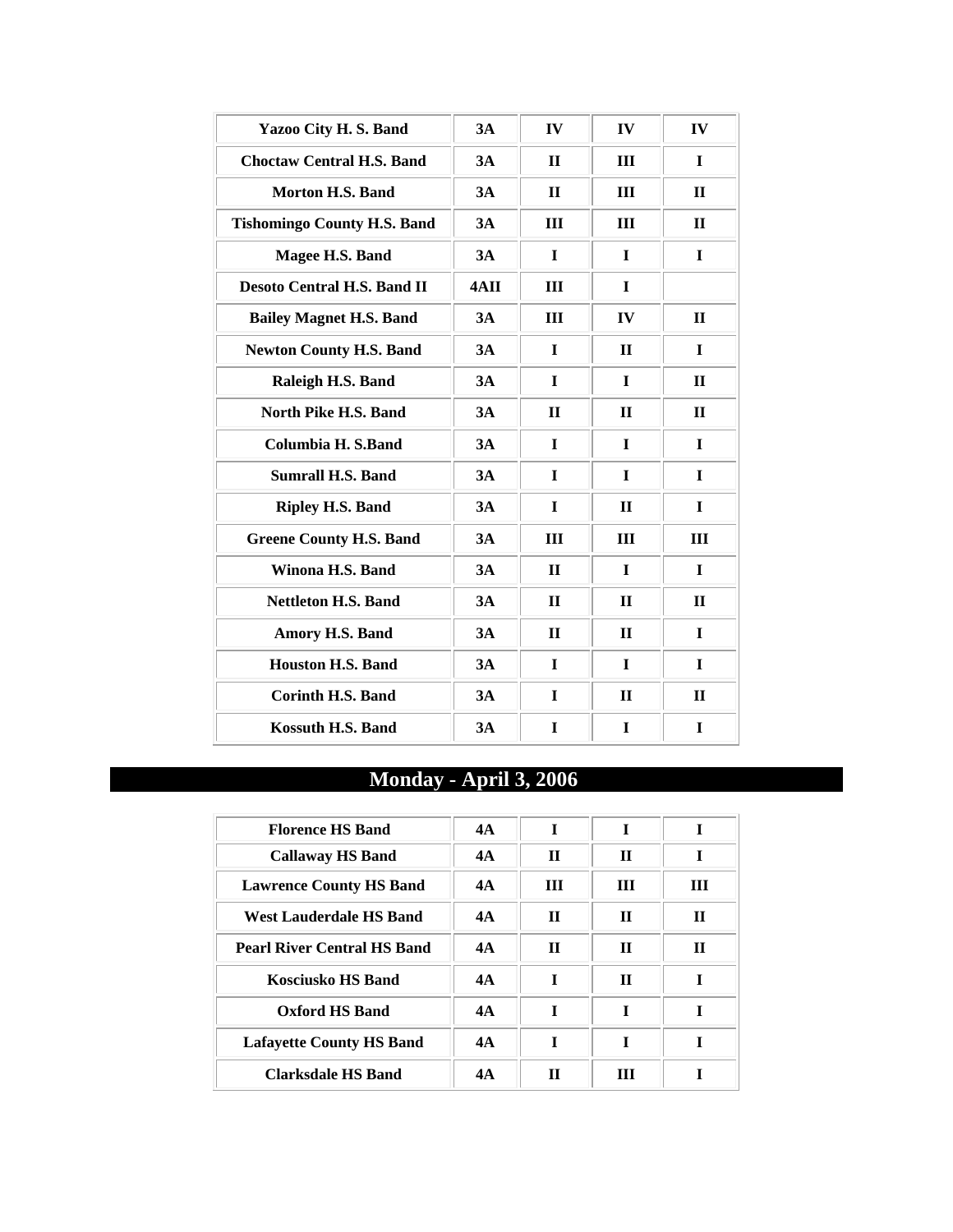| <b>Saltillo HS Band</b>   | 4A |  |  |
|---------------------------|----|--|--|
| <b>St. Martin HS Band</b> | 4A |  |  |
| <b>Rosa Fort HS Band</b>  | 4А |  |  |

# **Tuesday - April 4, 2006**

| <b>Ridgeland HS Band</b>       | 4A   | $\mathbf I$  | $\mathbf I$    | $\mathbf I$  |
|--------------------------------|------|--------------|----------------|--------------|
| <b>Lanier HS Band</b>          | 4A   | Ш            | $\mathbf{III}$ | $\mathbf{I}$ |
| <b>Mendenhall HS Band</b>      | 4A   | $\mathbf H$  | $\mathbf H$    | $\mathbf{I}$ |
| <b>West Jones HS Band</b>      | 4A   | $\mathbf{I}$ | $\mathbf{I}$   | $\mathbf{H}$ |
| <b>Neshoba Central HS Band</b> | 4A   | $\mathbf{H}$ | $\mathbf I$    | I            |
| <b>Laurel HS Band</b>          | 4A   | $\mathbf I$  | $\mathbf{I}$   | $\mathbf{I}$ |
| <b>Petal HS Band</b>           | 4A   | $\mathbf I$  | $\mathbf I$    | $\mathbf{I}$ |
| <b>Picayune HS Band</b>        | 4A   | $\mathbf{I}$ | L              | L            |
| <b>West Point HS Band II</b>   | 4AII | $\mathbf{H}$ | L              |              |
| N.E. Lauderdale HS Band        | 4A   | III          | $\mathbf{H}$   | I            |
| <b>Greenwood HS Band</b>       | 4A   | $\mathbf{I}$ | $\mathbf{I}$   | L            |
| <b>Wayne County HS Band</b>    | 4A   | $\mathbf I$  | $\mathbf I$    | $\mathbf I$  |
| <b>Shannon HS Band</b>         | 4A   | $\mathbf{I}$ | $\mathbf{III}$ | $\mathbf{I}$ |
| Itawamba HS Band               | 4A   | $\mathbf I$  | $\mathbf I$    | $\mathbf I$  |
| <b>New Hope HS Band</b>        | 4A   | $\mathbf I$  | $\mathbf{H}$   | $\mathbf{I}$ |
| <b>West Point HS Band</b>      | 4A   | $\mathbf I$  | $\mathbf I$    | L            |
| Caledonia HS Band              | 4A   | $\mathbf{H}$ | III            | $\mathbf{H}$ |

## **Wednesday - April 5, 2006**

| <b>Terry HS Band</b>          | 4A |   |   |   |
|-------------------------------|----|---|---|---|
| <b>Brookhaven HS Band</b>     | 4A |   |   |   |
| N.E. Jones HS Band            | 4A | п | П |   |
| <b>McComb HS Band</b>         | 4A |   | П | П |
| <b>Louisville HS Band</b>     | 4A | п | П |   |
| <b>Forrest County HS Band</b> | 4A | п | П |   |
| <b>Cleveland HS Band</b>      | 4А |   |   |   |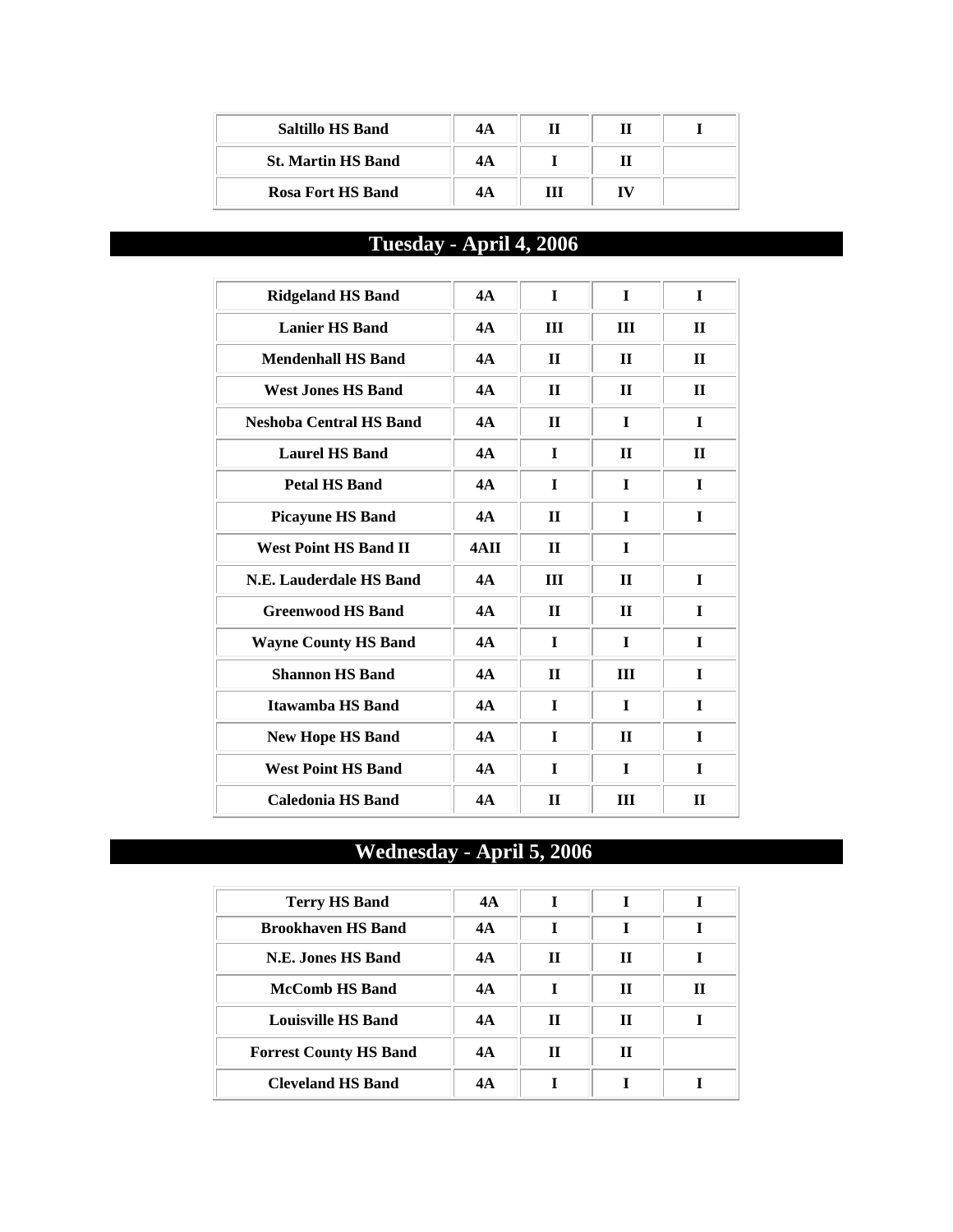| <b>Hernando HS Band II</b>    | 4AII | $\mathbf{H}$ | T           |   |
|-------------------------------|------|--------------|-------------|---|
| <b>Ouitman HS Band</b>        | 4A   | I            | I           | T |
| <b>South Jones HS Band</b>    | 4A   | T            | T           | T |
| <b>Pontotoc HS Band</b>       | 4A   | T            | T           | T |
| <b>New Albany HS Band</b>     | 4A   | $\mathbf{H}$ | I           | T |
| <b>Hernando HS Band</b>       | 4A   | $\mathbf H$  | $\mathbf H$ | T |
| <b>Desoto Central HS Band</b> | 4A   | $\mathbf{H}$ | T           | T |
| <b>Gautier HS Band</b>        | 4A   | T            | T           |   |
| <b>George County HS Band</b>  | 5A   | $\mathbf{H}$ | Ш           |   |
| <b>Tupelo HS Band</b>         | 5A   | T            |             |   |

# **Thursday - April 6, 2006**

| <b>Madison Central HS Band</b>     | 5A              | $\mathbf{I}$ | $\mathbf{I}$  | $\mathbf{I}$    |
|------------------------------------|-----------------|--------------|---------------|-----------------|
| <b>Brandon HS Band</b>             | 5A              | III          | $\Pi$         | $\mathbf{I}$    |
| N.W. Rankin Band                   | 5A              | $\mathbf{I}$ | III           | I               |
| <b>Loyd Star HS Band</b>           | 2A              | $\mathbf{I}$ | $\mathbf{H}$  | <b>Comments</b> |
| <b>South Pontotoc HS Band</b>      | 3A              | $\mathbf{I}$ | L             | $\mathbf I$     |
| <b>Warren Central HS Band</b>      | 5A              | I            | L             | I               |
| <b>Grenada HS Band</b>             | 5A              | $\mathbf I$  | L             | $\mathbf I$     |
| <b>Stone HS Band</b>               | 4A              | $\mathbf I$  | L             | L               |
| <b>Aberdeen HS Band II</b>         | 3 <sub>AI</sub> | $\mathbf{I}$ | L             |                 |
| <b>Aberdeen HS Band</b>            | 3A              | $\mathbf{I}$ | I             | I               |
| <b>Oak Grove HS Band II</b>        | 5AII            | $\mathbf{I}$ | I             |                 |
| <b>Harrison Central HS Band II</b> | 5AII            | $\mathbf{I}$ | L             |                 |
| <b>Murrah HS Band</b>              | 5A              | $\mathbf{H}$ | $\mathbf{IV}$ | $\mathbf I$     |
| <b>Starkville HS Band</b>          | 5A              | $\mathbf I$  | III           | I               |
| <b>Gulfport HS Band</b>            | 5A              | I            | $\mathbf{I}$  |                 |
| <b>Hattiesburg HS Band</b>         | 5A              | Ш            | III           | $\mathbf{H}$    |
| <b>Oak Grove HS Band</b>           | 5A              | $\mathbf I$  | $\mathbf{H}$  | $\mathbf I$     |
| <b>South Panola HS Band</b>        | 5A              | <b>DNP</b>   | <b>DNP</b>    | $\mathbf I$     |
| <b>Harrison Central HS Band</b>    | 5A              | L            | $\mathbf{H}$  | <b>DNP</b>      |